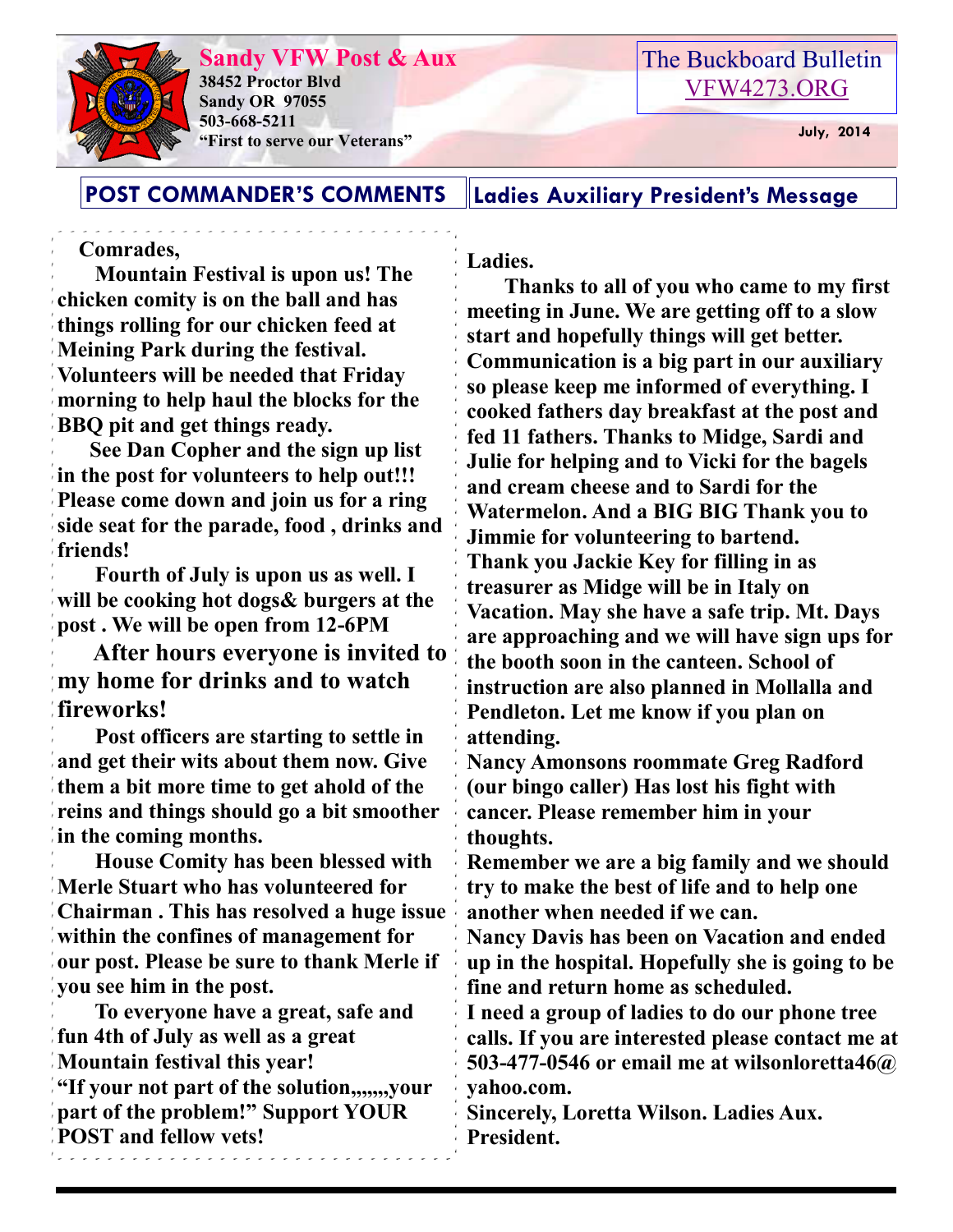Post birthdays!! If your having a birthday, come in for your birthday drink.

Planning a party! Have it here, Low rental rates and great fun are all we promise!!

# Karaoke!!

If you can't sing, no problem. You can here!! Friday nights at 7:00pm

 Auxiliary Chaplin Mona lee Nafts, a longtime member passed away rather suddenly May 30th, after a long battle with cancer. She is survived by her husband Everett Nafts, Member of the post and one of our Korean Vets. They lived in welches for 42 years. No funeral service was held and her cremation was handled by the Sandy funeral home. Jackie Key is recovering from shoulder surgery. She had fallen while traveling with her husband prior to the state convention. She had her surgery June 12th and is doing great. She will be filling in as treasurer while Midge is in Italy. Come see her at our next meeting July 12th. Keep praying that her recovery will be a great one. Ginger Stewart, wife of Merle, one of the post members, had full right knee replacement surgery June 13th. She is recovering at home with the aid of a walker and physical therapy. Recovery takes 6 to 8 weeks. Our prayers are with her to recovery as soon as possible.Voriece Blairs brother passed away and our prayers and condolences go out to her and her family. Kathy Dunns husband is back in OHSU with a brain infection and things to not look good. Please keep them in our prayers.

> Sincerely Auxiliary Chaplain: Judy Gascon: 503-668-3748

| Post Officers     | $2013 - 2014$<br><b>Ladies Auxiliary Officers</b> |                    |                  |
|-------------------|---------------------------------------------------|--------------------|------------------|
| Commander         | Robert Anthony Gibler                             |                    |                  |
| Senior Vice Cmdr. | Don Reid                                          | President          | Loretta Wilson   |
| Junior Vice Cmdr  | Jeramy "Huck" Hubbard                             | Sr. Vice President | Dora Fitzpatrick |
| Chaplain          | Melissa Samuels                                   | Jr. Vice President | Wanda Michaels   |
| Quartermaster     | Jerry Gomes                                       | Treasurer          | Midge Watkins    |
| Judge Advocate    | John Lamb                                         | Chaplain           | Judy Gascon      |
| Adjutant          | Jeramy Hubbard                                    | Secretary          | Kay Gomes        |
| Surgeon           |                                                   | Guard              | Sardi Bowyer     |
|                   |                                                   | Conductress        | Voriece Blair    |
| 1 year Trustee    |                                                   |                    |                  |
| 2 year Trustee    | Bert Key                                          |                    |                  |
| 3 year Trustee    | William Miller                                    |                    |                  |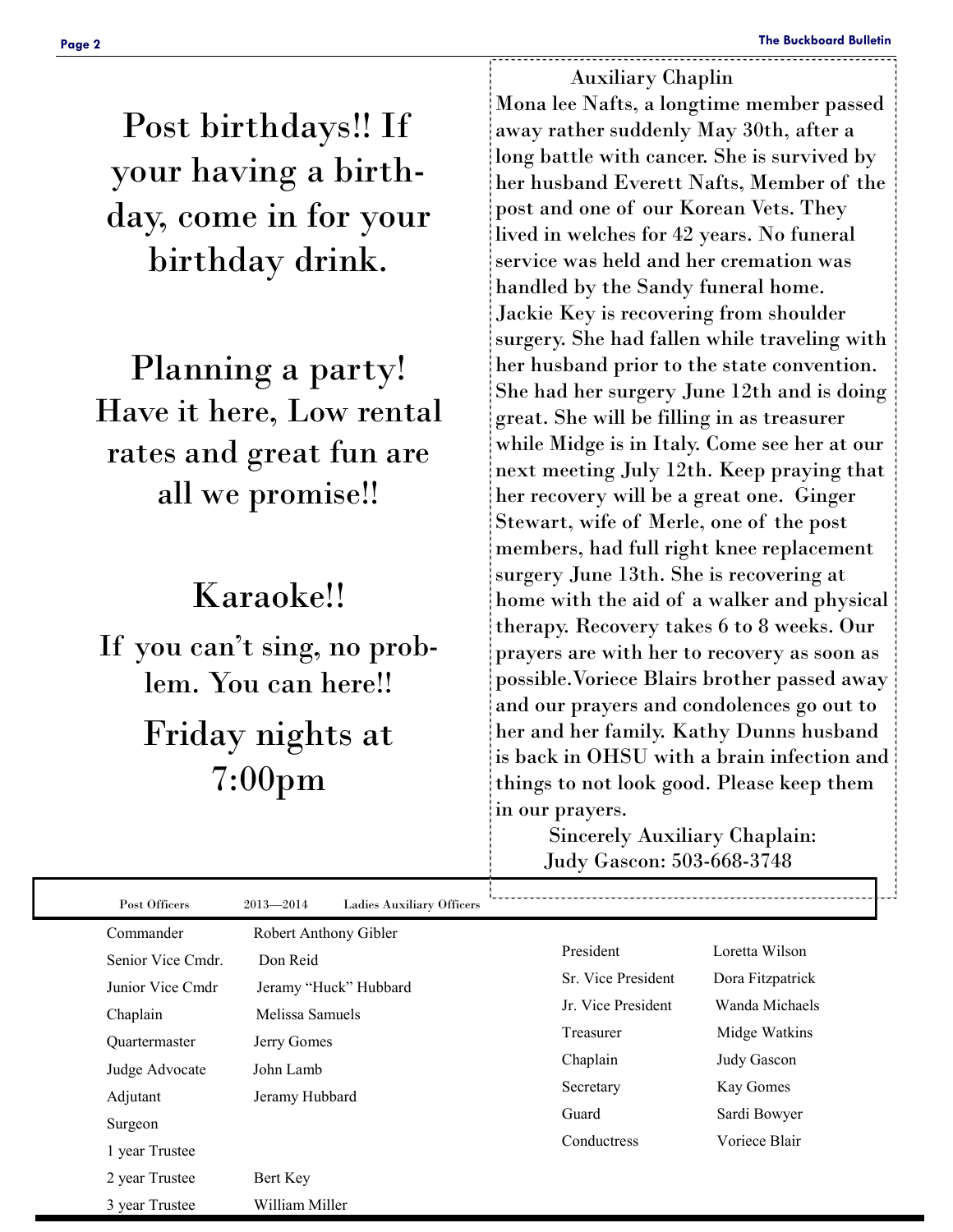# *Canteen Corner*

First, I would like to thank everyone for there concern after my acrobatic stunt didn't go the intended way. My ribs are fully healed and all the bruises are gone.

Tony stepped up and covered for me a couple days, thanks tony.

 Jerry Gomes has installed new glass racks for my stemmed glasses. It looks awesome. Thank you so much.

If there is something you wish to have included in the newsletter , please let me know.

Next month we are planning a big dinner. Details will be coming soon, but its going to be great. Don't forget to come down and watch the parade with us. BBQ will be going and the beer will be ice cold.



Jimmie : Bartender, Editor, and Referee!!!



Post Chaplin

Charter Member and long time comrade Al Lindholm has passed. Al "so so" Lindholm will be greatly missed by those who knew him.

"They that love beyond the world cannot be separated by it. Death cannot kill what never dies."

"My sheep hear my voice, and I know them, and they follow me. I give them eternal life, and they will never parish, and no one is able to snatch them out of the Fathers hand."

John 10:27-29

E-Mail: gareth2002@frontier.com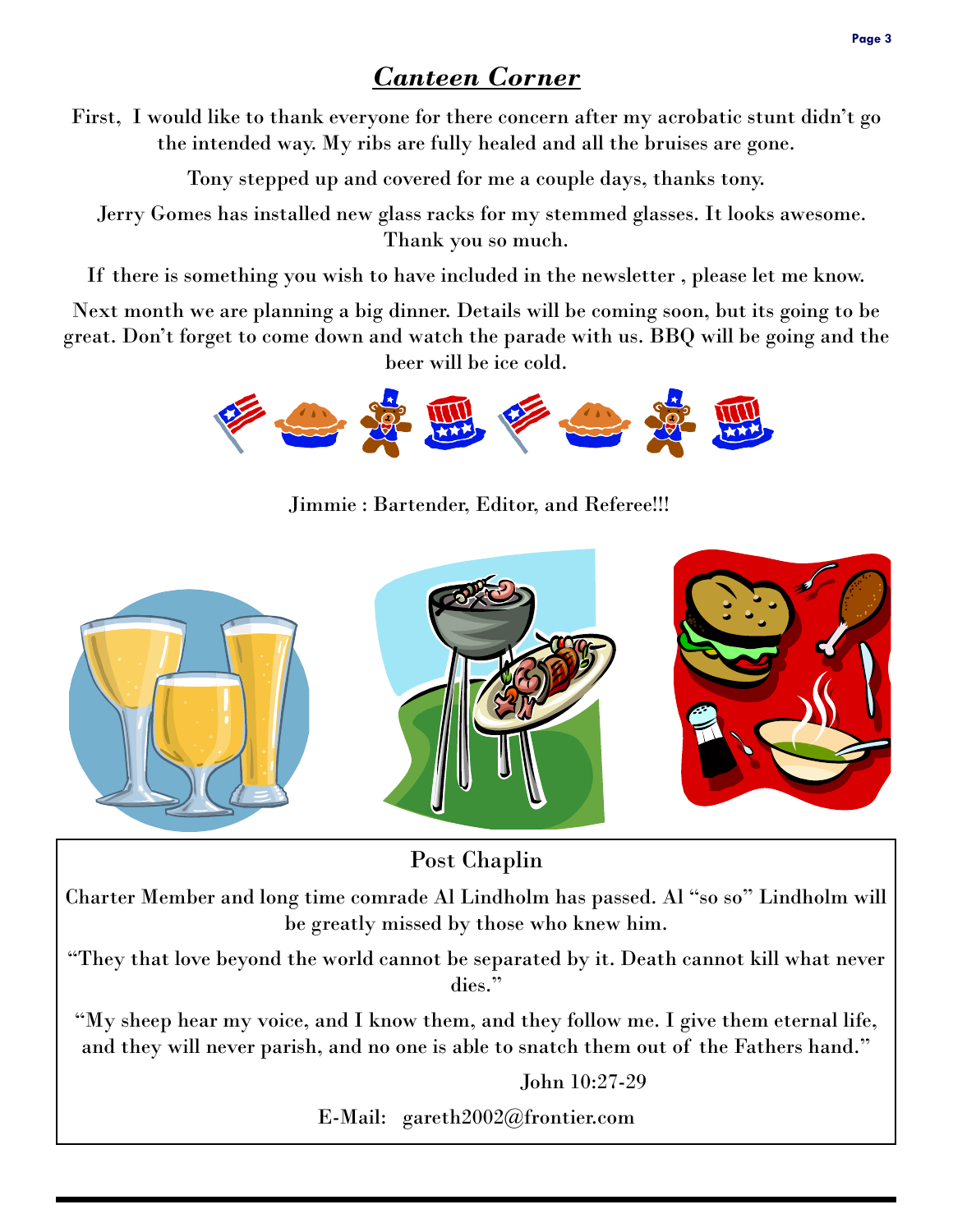

**Join Us for Post and Auxiliary meetings! House Committee Mtg - 07/15/2014 at 6:00pm AUX - 07/11/2014 6pm POST 07/18/2014 6 pm**  Like us on Facebook!!!!

 The sandy action center is looking for a few good people. They need help with the food dept. & also other areas. Contact Gina @ 503-784-2202

If your in need of fresh veggies and fruits, every 3rd Thursday you can get a box full for only \$5.00.

| Daily Canteen Menu    |        |                      |        |  |  |  |  |
|-----------------------|--------|----------------------|--------|--|--|--|--|
| Fried Chicken         | \$9.00 | Halibut Fish & Chips | \$6.50 |  |  |  |  |
| Strips & Fries        | \$6.50 | Hamburger & Fries    | \$5.50 |  |  |  |  |
| <b>French Fries</b>   | \$2.50 | Deep Fried Hotdog    | \$2.00 |  |  |  |  |
| Cheese burger & Fries | \$7.00 | With fries           | \$2.50 |  |  |  |  |

#### **Calendar**

Monday CLOSED Tuesday. Open 3pm Domino night/Game Night Wednesday. Open 3pm Taco's and Poker Night—5pm Thursday Open 3pm WII Bowling starts at 6:00pm Friday Open 3pm Dinner 5pm and karaoke Saturday. Open 3pm

Sundays CLOSED**.** 



PO Box 1570 Sandy, Oregon 97055-1570

Licence #60873  $(503) 668 - 6127$ Fax (503) 668-9003



**JOHNSTON'S TAX SERVICE** 

28424 SE HWY 212 PO BOX 33 **BORING, OREGON 97009** 

Phone: 503-663-3308 Fax: 503-663-2938 E-mail: DERA@TELEPORT.COM **ALETA JOHNSTON** ENROLLED AGENT, LICENCED **TAX CONSULTANT**